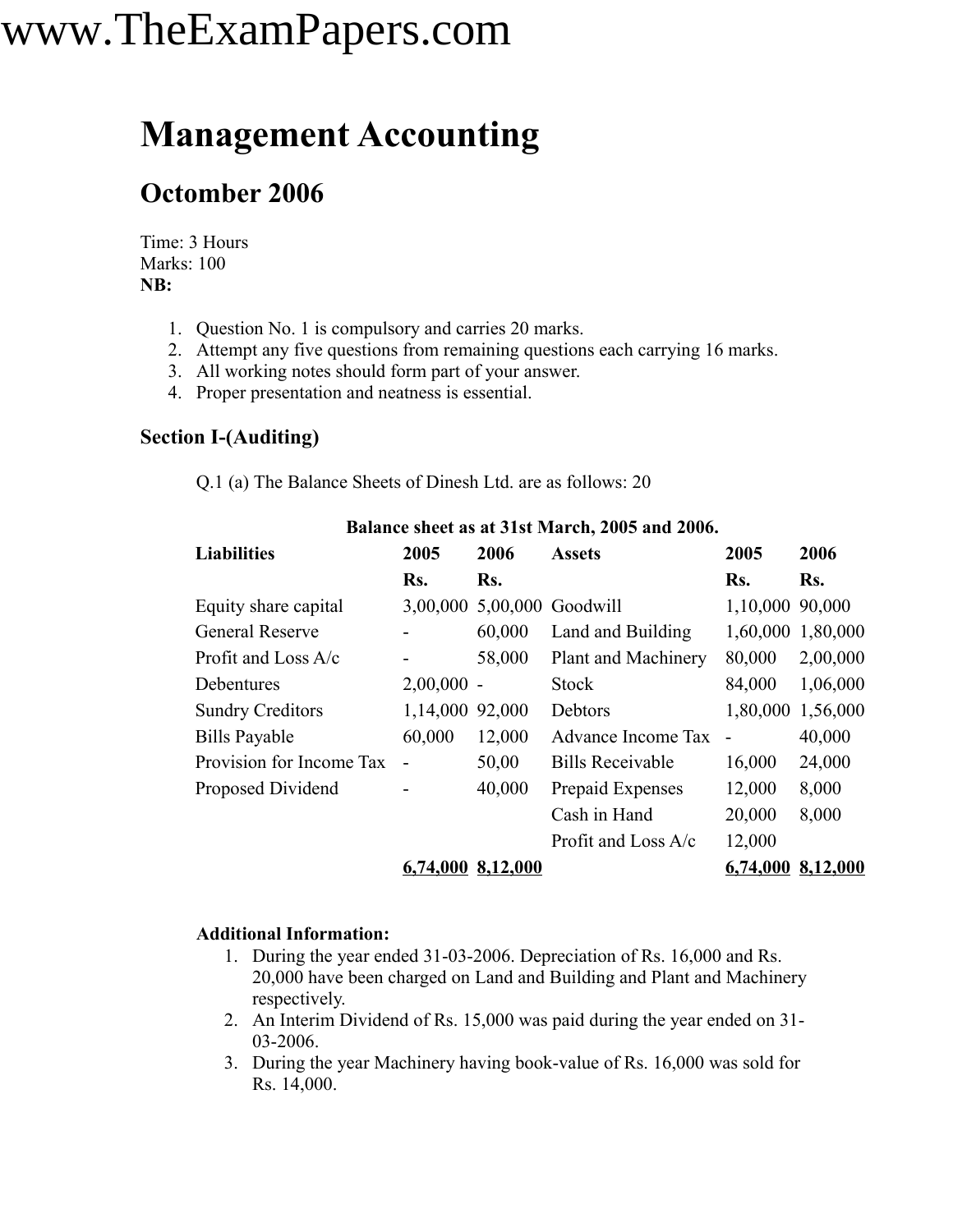Prepare cash flow statements by Indirect Method for the year ended 31st March, 2006 as per AS - 3.

Q 2. Aman and Ram are partners of M/S Aman Ram sharing Profits and Losses in the ratio of 3:2. Their Balance sheet as on 31st March, 2004 was as under: 16

|                    |        |          | Balance sheet as at 31st March, 2005 and 2006. |        |          |
|--------------------|--------|----------|------------------------------------------------|--------|----------|
| <b>Liabilities</b> | Rs.    | Rs.      | <b>Assets</b>                                  | Rs.    | Rs.      |
| Creditors          |        | 15,000   | Bank                                           |        | 14,000   |
| Reserves           |        | 10,000   | Cash                                           |        | 3,000    |
| Loan from Sanju    |        | 20,000   | Debtors                                        | 29,000 |          |
| Capitals:          |        |          | <b>Less: RDD</b>                               | 1,000  | 28,000   |
| Aman               | 30,000 |          | <b>Stock</b>                                   |        | 30,000   |
| Ram                | 25,000 | 55,000   | <b>Fixed Assets:</b>                           |        |          |
|                    |        |          | Cost                                           | 35,000 |          |
|                    |        |          | <b>Less:</b> Depreciation                      | 10,000 | 25,000   |
|                    |        | 1,00,000 |                                                |        | 1,00,000 |

As they wanted to go in for heavy expansion they decided upon the following, during the year ended 31st March, 2005:

- 1. Introduce fresh capital of Rs 20,000; Rs. 5,000 being by Aman and Rs. 20,000 being by Ram.
- 2. Admit Sanju as a partner on the following terms:

(a) Aman, Ram and Sanju are to share profits and losses in the ratio of  $2:2:1$ .

(b)Goodwill of the firm is worth Rs. 30,000 but it is privately settled by the partners without bringing it into the books of account of the firm.

(c)Sanju's loan is to be converted into his capital.

(d)Sanju is to bring in a further sum of Rs. 26,000.

3. M/s Aman purchased on 1st April, 2004 new fixed assets of Rs. 80,000. They sold part of the fixed assets costing Rs. 20,000 on which depreciation provision was Rs. 8,000 for Rs. 10,000. This amount was used to partially finance the purchase of fixed assets. M/s Aman Ram borrowed Rs. 50,000 from Bank of India for the purpose of financing the purchase of fixed assets. Out of this loan Rs. 10,000 was repaid during the year.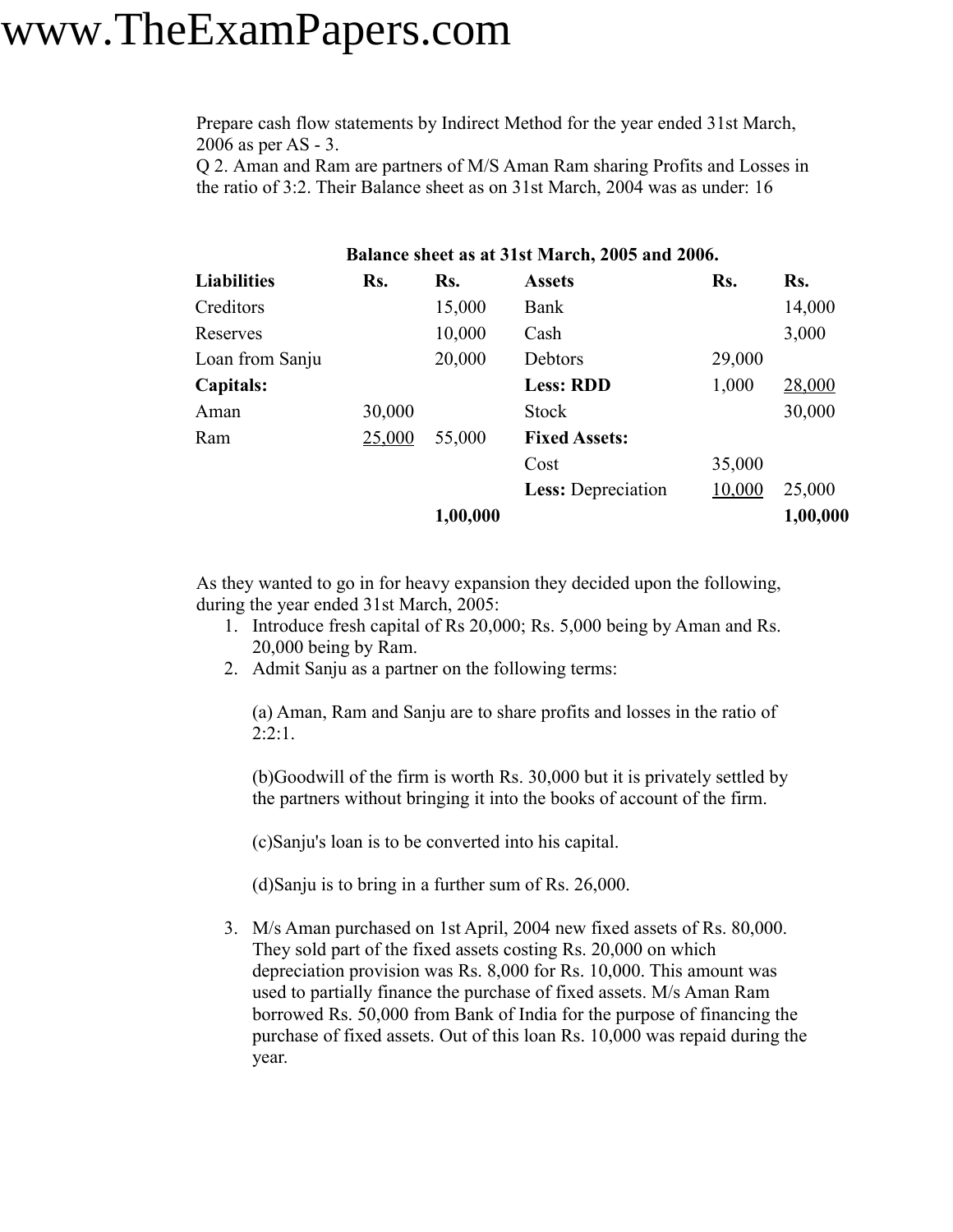Aman, Ram and Sanju withdrew Rs. 16,000, Rs. 15,000 and Rs. 10,000 respectively during the year. You are further informed that the partnership firm tax of Rs. 2,000 was paid during the year. Balance Sheet of the firm as on 31st March, 2005 was as under:

| <b>Liabilities</b>      | Rs.    | Rs.      | <b>Assets</b>      | Rs.    | Rs.      |
|-------------------------|--------|----------|--------------------|--------|----------|
| Creditors               |        | 30,000   | Bank               |        | 6,000    |
| Loan from Bank of India |        | 40,000   | Cash               |        | 6,000    |
| Capitals:               |        |          | Debtors            | 60,000 |          |
| Aman                    | 39,000 |          | Less: RDD          | 3,000  | 57,000   |
| Ram                     | 48,000 |          | <b>Stock</b>       |        | 50,000   |
| Sanju                   | 43,000 | 1,30,000 | Fixed Assets:      |        |          |
|                         |        |          | Cost               | 95,000 |          |
|                         |        |          | Less: Depreciation | 14,000 | 81,000   |
|                         |        | 2,00,000 |                    |        | 2,00,000 |

 Prepare a statement showing flow of fund during the year ended 31st March. 2005 along with statement of changes in working capital, together with item wise changes in working capital.

Q.3 While preparing the financial statements for the year ended 31-3-2005 of XYZ Ltd., it was discovered that a substantial portion of the records were missing. However, the accountant was able to gather the following data: 16

| <b>Liabilities</b>                | Rs.          | Rs.                     | <b>Assets</b>                         | Rs.               | Rs.                 |
|-----------------------------------|--------------|-------------------------|---------------------------------------|-------------------|---------------------|
| Paid-up Share Capital             |              |                         | Land                                  |                   | 3,60,000            |
| 60,000 Equity shares of Rs.<br>10 |              | 6,00,000                | <b>Plant</b> and<br><b>Machinery:</b> |                   |                     |
| each)                             |              |                         | Cost                                  | 9,00,000          |                     |
| <b>Reserves and Surplus:</b>      |              |                         | (-) Depreciation                      | 3,60,000 5,40,000 |                     |
| Balance on 1-4-04                 | 1,80,000     |                         | <b>Current Assets:</b>                |                   |                     |
| + Transfer during the year        |              | 1,20,000 3,00,000 Stock |                                       | ?                 |                     |
| $10\%$ Loan                       |              | $6,00,000$ Debtors      |                                       | ?                 |                     |
| <b>Current Liabilities:</b>       |              |                         | Cash and Bank                         | ?                 |                     |
| Proposed Dividend                 | ?            |                         |                                       |                   |                     |
| Provision for Tax                 | ?            |                         |                                       |                   |                     |
| Creditors                         | ?            | 6,00,000                |                                       |                   |                     |
|                                   | <b>Total</b> | ?                       |                                       | <b>Total</b>      | $\ddot{\mathbf{c}}$ |

The following other information is available: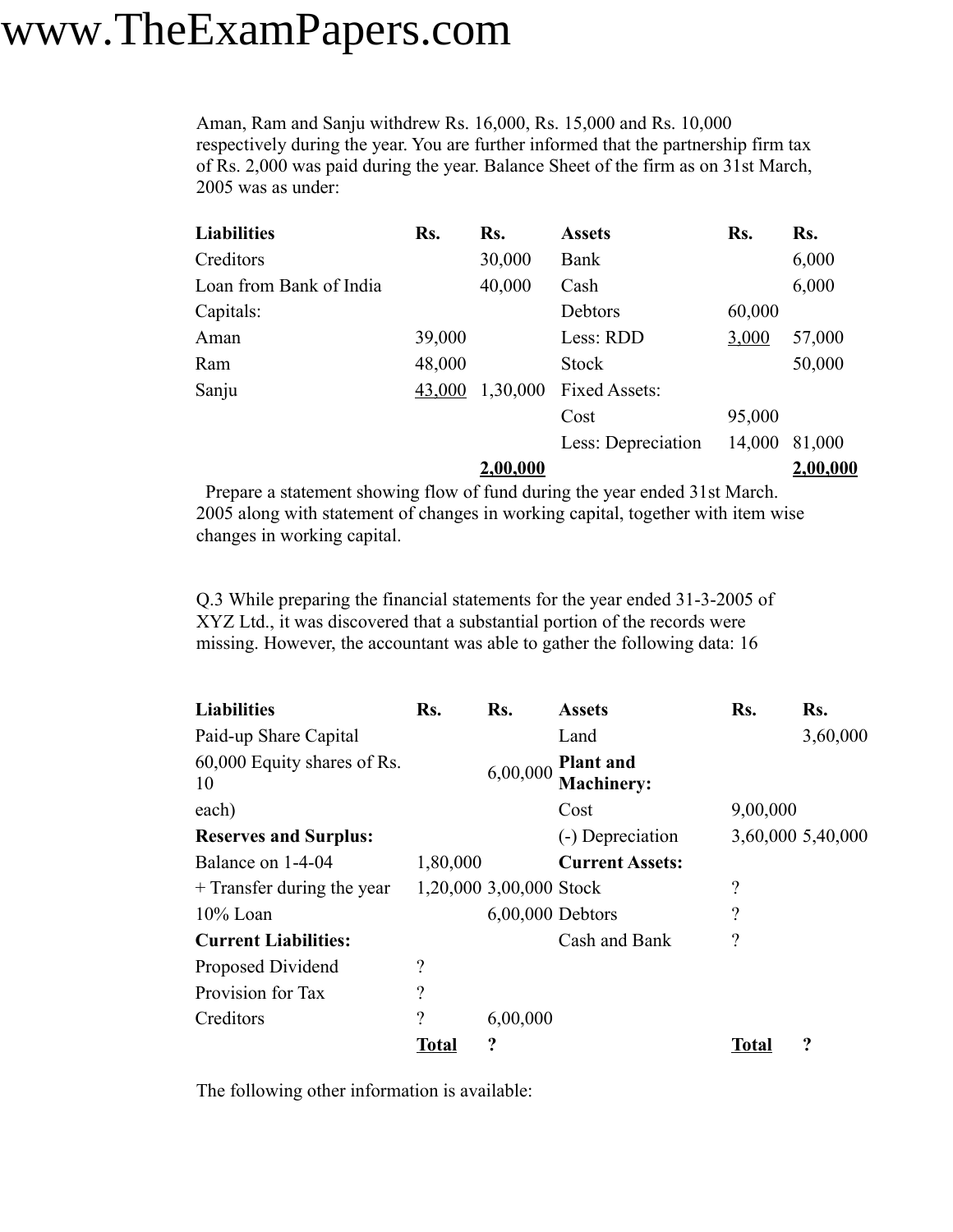16

| <b>Current Ratio</b>                              | 2.1                         |
|---------------------------------------------------|-----------------------------|
| Cash and Bank                                     | 30% of Total Current Assets |
| Debtors Turnover (Sales/Debtors)                  | 12 Times                    |
| Stock Turnover (Cost of Goods Sold/Stock)         | 12 Times                    |
| Creditors Turnover (Cost of goods Sold/Creditors) | 12 Times                    |
| Gross Profit Ratio on Sales                       | 25%                         |
| Proposed Dividend                                 | 20%                         |

You are required to complete the Balance Sheet as on 31-03-2005 with available information, working notes shall form part of your answer.

Q.4 From the following Balance Sheet, prepare Vertical balance sheet which is suitable for analysis and calculate TrendPercentages taking 2003 as base year and comment on it.

| <b>Balance Sheets as at 31st December</b> |             |             |             |  |
|-------------------------------------------|-------------|-------------|-------------|--|
| Particular                                | 2005<br>Rs. | 2004<br>Rs. | 2003<br>Rs. |  |
| Share Capital                             | 50,000      | 50,000      | 50,000      |  |
| <b>Reserve and Surplus</b>                | 5,000       | 10,000      | 10,000      |  |
| Secured Loan                              | 3,00        | 5,000       | 5,000       |  |
| Unsecured Loan                            | 2,000       |             | 6,000       |  |
| <b>Current liabilities</b>                | 5,000       | 5,000       | 4,000       |  |
|                                           | 65,000      | 70,000      | 75,000      |  |
| Particular                                | 2005<br>Rs. | 2004<br>Rs. | 2003<br>Rs. |  |
| Fixed Assets (Net)                        | 40,000      | 45,000      | 50,000      |  |
| Investment                                | 5,000       | 7,500       | 10,000      |  |
| <b>Stock</b>                              | 7,000       | 6,000       | 5,000       |  |
| Debtors                                   | 10,000      | 9,000       | 7,000       |  |
| Cash                                      | 3,000       | 2,500       | 3,000       |  |
|                                           | 65,000      | 70,000      | 75,000      |  |

Q.5 From the information giver, below prepare Balance sheet in a vertical form, suitable for analysis and calculate the following ratios: 16

- 1. Capital Gearing Ratio.
- 2. ProDrietory Ratio.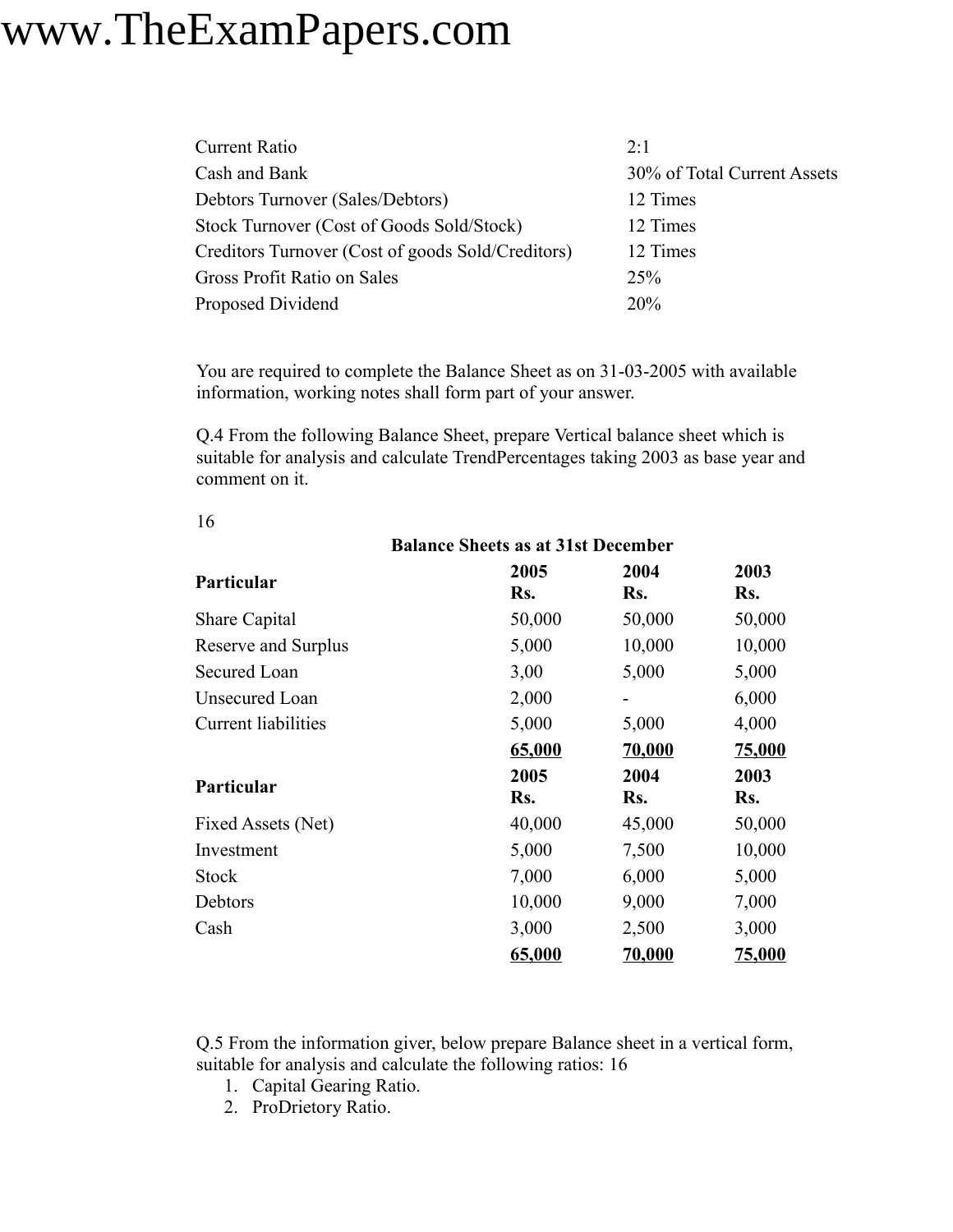- 3. Current Ratio.
- 4. Liquid Ratio.
- 5. Stock of Working Capital.

|                             | (Rs.)    |                               | (Rs.)    |
|-----------------------------|----------|-------------------------------|----------|
| Cash at Bank                | 12,500   | Land and Building             | 2,00,000 |
| Expenses paid in Advance    | 15,500   | <b>Stock</b>                  | 68,250   |
| Creditors                   | 1,01,500 | Debtors                       | 1,30,750 |
| <b>Bills Receivable</b>     | 5,250    | Plant and Machinery           | 1,36,000 |
| 12% Debentures              | 62,500   | Loan from Director            | 1,00,000 |
| <b>Equity Share Capital</b> | 2,50,000 | (Repayable after three years) |          |
| P & L A/c (Cr.)             | 54,250   |                               |          |

Q.6 The following are the Balancesheets of Hayat Ltd. for the year ending 31st March, 2004 and 2005. 16

| <b>Liabilities</b>            | 31-3-04 31-3-05<br>Rs. | Rs.                | <b>Assets</b>                     | $31 - 3 - 04$ 31 - 3 - 05<br>Rs. | Rs.                |
|-------------------------------|------------------------|--------------------|-----------------------------------|----------------------------------|--------------------|
| Equity share capital          |                        | 4,00,000 4,00,000  | Fixed assets less<br>depreciation | 4,80,000 9,20,000                |                    |
| Preference share<br>capital   |                        | 2,00,000 2,00,000  | <b>Stock</b>                      | 80,000                           | 40,000             |
| Reserves                      | 40,000                 | 60,000             | Debtors                           | 2,00,000 1,50,000                |                    |
| Profit and loss<br>account    | 30,000                 | 40,000             | Bills receivable                  | 40,000                           | 60,000             |
| Bank overdraft                |                        | 1,00,000 4,60,000  | Prepaid expenses                  | 20,000                           | 24,000             |
| Creditors                     | 80,000                 | 1,00,000           | Cash at bank                      |                                  | 1,00,000 1,66,000  |
| Provision for taxation 40,000 |                        | 50,000             |                                   |                                  |                    |
| Proposed Dividend             | 30,000                 | 50,000             |                                   |                                  |                    |
|                               |                        | 9,20,000 13,60,000 |                                   |                                  | 9,20,000 13,60,000 |

From the above prepare Vertical Balance Sheet suitable for analysis and do Horizontal comparison showing absolute Increase/Decrease and Percentage.

Q.7 (a) On the morning of 31st December, 2005, the business had stock costing Rs. 50,000, Debtors Rs. 1,70,000, creditors Rs. 1,90,000 and cash at Bank Rs. 50,000. On that day the business has the following transactions: 16

- 1. Purchased goods for cash Rs. 5,000 and credit Rs. 20,000.
- 2. Sale of Goods for cash Rs. 25,000 (cost of Goods Sold Rs. 20,000).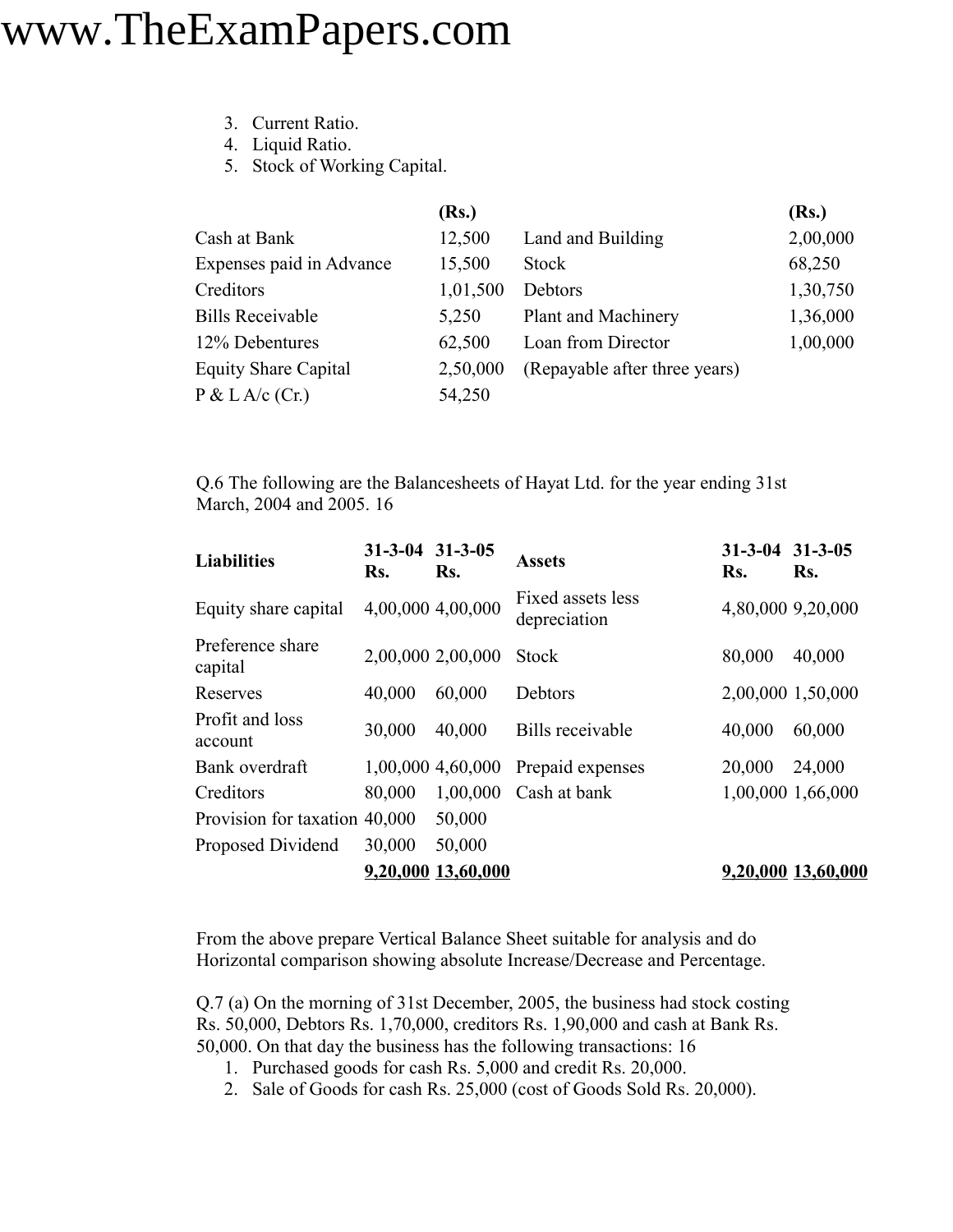- 3. Collection from Debtors Rs. 45,000.
- 4. Paid Rent for Jan. and Feb. 2006 in advance Rs. 20,000.
- 5. Payments to creditors Rs. 1,00,000.

All receipts and payments are by cheques.

You are required to compute on the morning and evening of 31st December, 2005,

(i) Current Ratio. (ii)Acid Test Ratio.

(b) Stock Turnover of X Ltd. is 8 times. 4

Sales for the year are Rs. 5,00,000 and Gross Profit Ratio is 25% on cost. Closing Stock is Rs. 10,000 more than Opening Stock Find out closing stock.

Q.8 A company plans to manufacture and sell 400 units of domestic appliances per month at price of Rs. 600 each forthe calendar year 2007. The ratio of cost of selling price are as follows: 16

|                  | % of selling price |
|------------------|--------------------|
| Raw material     | 30                 |
| Packing material | 20                 |
| Direct lab our   | 15                 |
| Direct expenses  |                    |

Fixed overhead are estimated at Rs. 4,32,000 per annum.

Stock were maintained as per following.

| 30 days   |
|-----------|
| 15 days   |
| 7 days    |
| 200 Units |
|           |

Following additional information is given:

- 1. Credit sales represent 80% and customers enjoy 30 working days credit. Balance 20% are cash sales.
- 2. Creditors allow 21 working days credit for payment.
- 3. Lag in payment in overhead and expenses is 15 working days.
- 4. Cash requirements to be 12% of net working capital excluding cash.
- 5. Working days in a year are taken as 300.